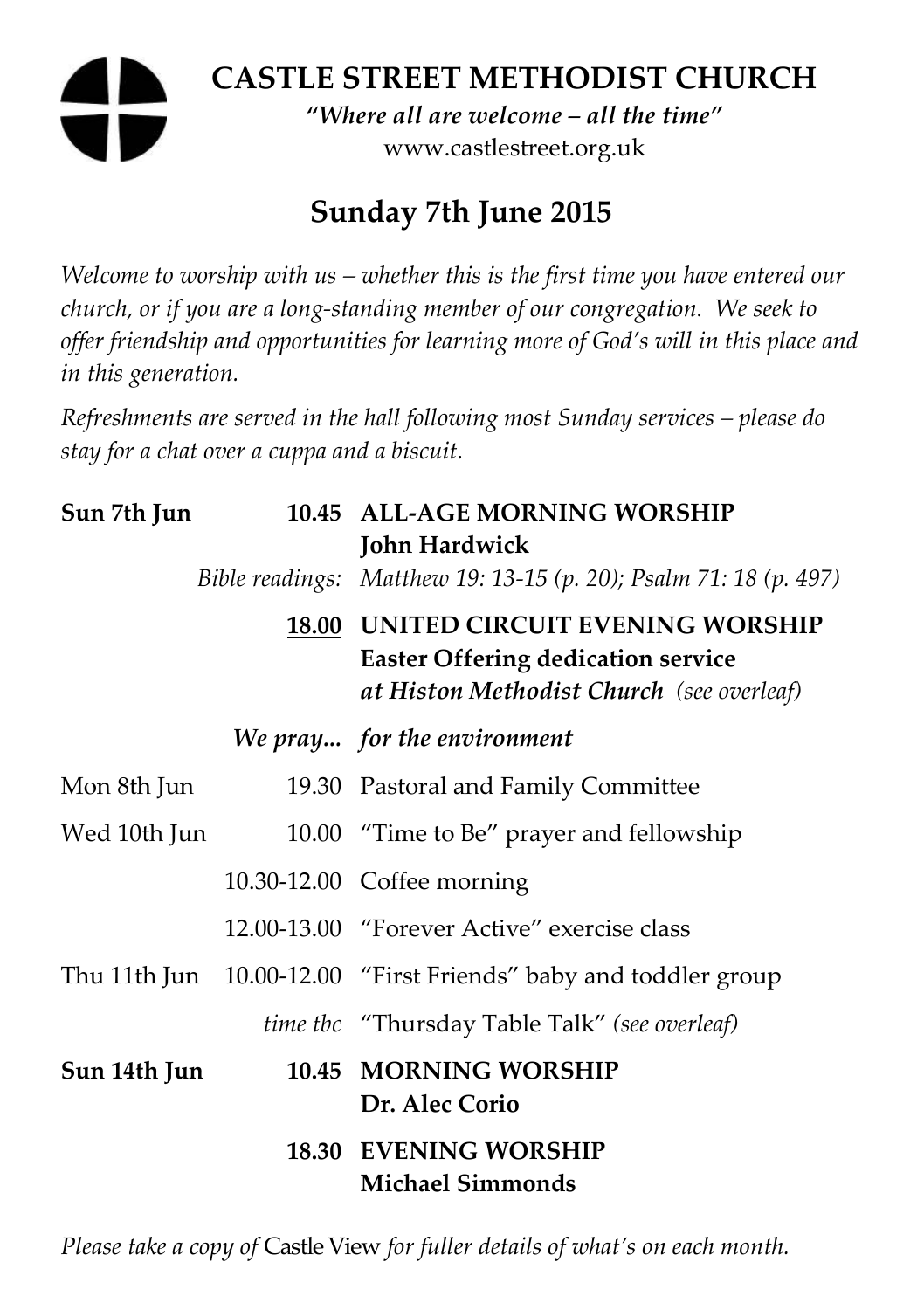#### **Circuit service at Histon – tonight**

The evening service today will be a united circuit service at which the Easter Offerings will be dedicated. It starts at 6pm, and will be preceded at 5pm by a tea to which all are invited.

A reminder that the next circuit service will be at Wesley on the evening of Sunday 5th July, at 6.30pm. More details in *Castle View*.

+\*+\*\*\*\*+

### **Retiring collections in aid of CBM**

Castle Street was able to send a cheque for £320.15 to CBM (formerly known as the Christian Blind Mission) to support its fabulous work with blind and partially sighted people in some of the poorest countries of the world. A further sum in excess of £100 was also donated directly to CBM as a result of the eloquent appeal by Kirsty at morning worship on 24th May. The Standard Chartered Bank will multiply these donations by a factor of five. Thank you to all who made a contribution.

+\*\*\*\*\*\*\*

# **"Thursday Table Talk" this week**

This week it is planned to go punting, but most of the usual group are away. A punt is booked from 7pm until 9pm, but Sarah and Rebekah wonder if anyone else would like to come along, especially if it were at an earlier time (for example, 5pm to 7pm). Please have a word with Sarah or Rebekah if you might be interested.

+\*\*\*\*\*\*\*

# **Reminder of items in the June** *Castle View*

- St. Peter's churchyard work party this afternoon from 2pm to 4pm, with tea and cake served at 4pm.
- Castle Hill Open Day on Saturday 20th June, from noon until 5pm.
- Helpers are needed for First Friends on Thursdays mornings 20th and 27th August.

#### +\*+\*\*\*\*\*

**"Science Meets Faith" at Wesley Methodist Church – Monday 8th June**  The next in this regular series takes place tomorrow evening at 7.15pm for 7.45pm. Dr. Robin Catchpole (Institute of Astronomy, University of Cambridge) will give a talk entitled "Threats to the Earth from asteroids and comets: should we worry and what can we do?"